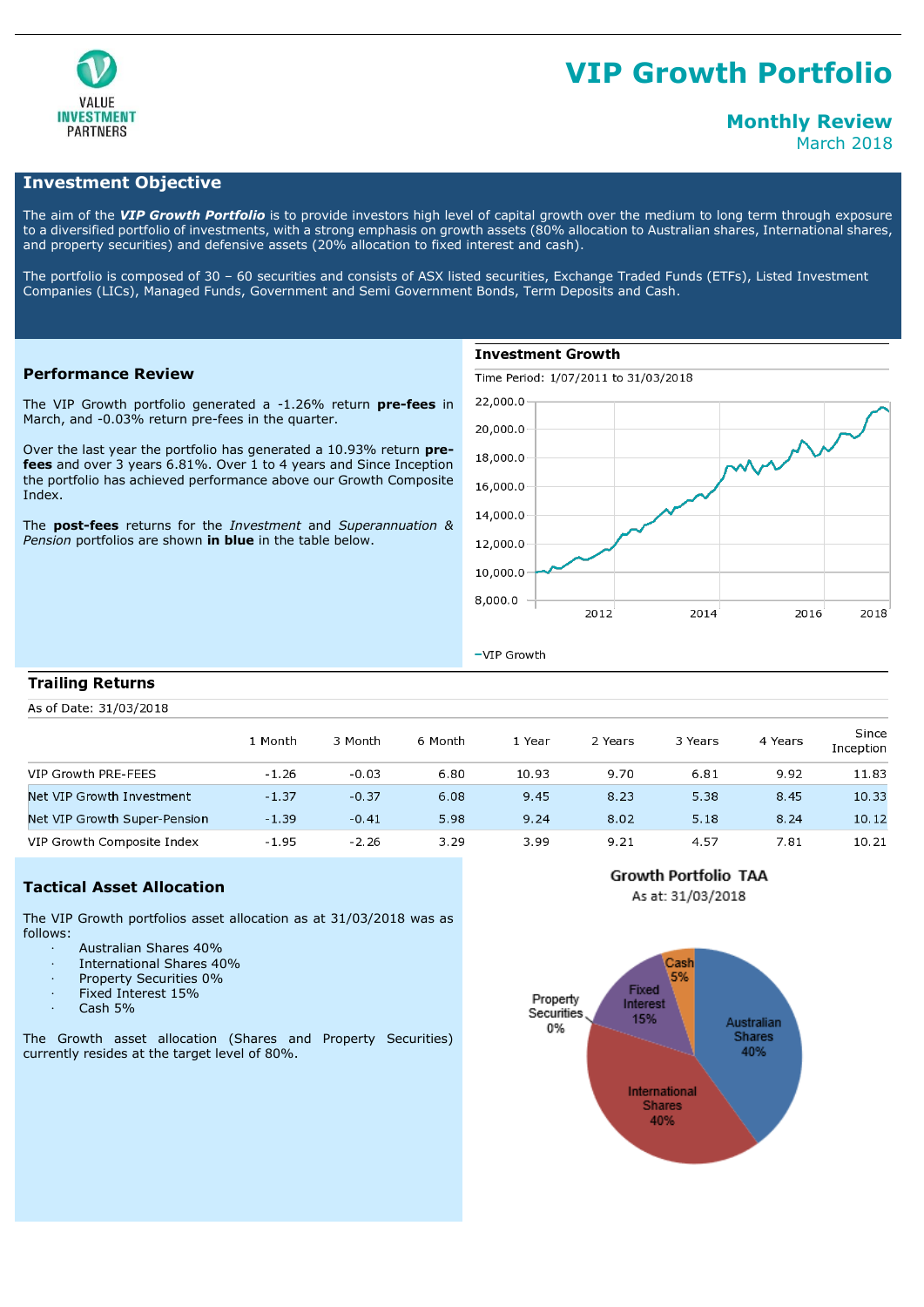#### **Risk vs Return**

The VIP portfolios aim to reduce volatility, or risk, over the long term and achieve excess returns per unit of risk that is taken compared to our Growth Composite Index and the Morningstar Multi-sector Growth Index.

The chart on the right plots return on the vertical axis against risk (in the form of Standard Deviation) on the horizontal index. Basically the higher up the vertical axis (high return) and the more left on the horizontal axis (low risk) is the ideal position that we aim for over the long term.

The chart on the right shows that the VIP Growth portfolio (aqua triangle) has achieved a *higher return* and *lower risk* compared to the Growth Composite Index (black pentagon) and our peers represented by the Morningstar Multi-sector Growth index (red triangle) since inception on 01/07/2011.

This is the outcome we aim to achieve for our investors.

### **Month in Review - Economic & Market Commentary**

# **Risk-Reward**



#### **Performance Review**

Throughout one of the most volatile starts to a year we have seen in decades, the asset allocation towards International Equities has prevailed as the best performer over the last quarter. Specifically, the Morphic Global Opportunities fund has been a steady holding of recent times, posting a 0.72% return for the month and a 2.69% return over the quarter. Morphic, with a slight underweighting to the US compared to the benchmark (MSCI All Countries World Daily Total Return Net Index), has managed to relatively negate the trade war noise coming out of the US, and has shown a preference towards Asia which has been beneficial.

In contrast to International Equities, the Australian Equities allocation has felt the brunt of the year's volatility thus far. Whilst still outperforming the S&P/ASX100 index, the VIP Australian Shares have experienced uncertainty as the market attempts to find its place after an incredible performance in the last quarter of 2017. With Financials making up approximately 40% of the ASX, it is to no surprise that the market experiences such volatility in the midst of the Banking Royal Commission in which some truly appalling practices have been revealed in the big 4 banks. While VIP obviously holds a decent weighting towards financials, this is still only about half of the index and thankfully the effect of the Commission is therefore softened.

### **Asset Allocation**

While growth assets sit at target weight, this is a result of an overweighting it International Equities given the positive economic outlook the world holds at this moment. As a result, property securities have held a zero weighting in the portfolio for a number of months as a result of the Investment Committee's belief that property has enjoyed its run and International Equities have a higher ceiling.

#### **Going Forward**

Looking ahead, VIP keeps a keen eye on the Federal Budget on the 8<sup>th</sup> of May, which will provide the Investment Committee with insight as to how the Government plans to spend the taxpayers' dollars and as such, how we should invest accordingly.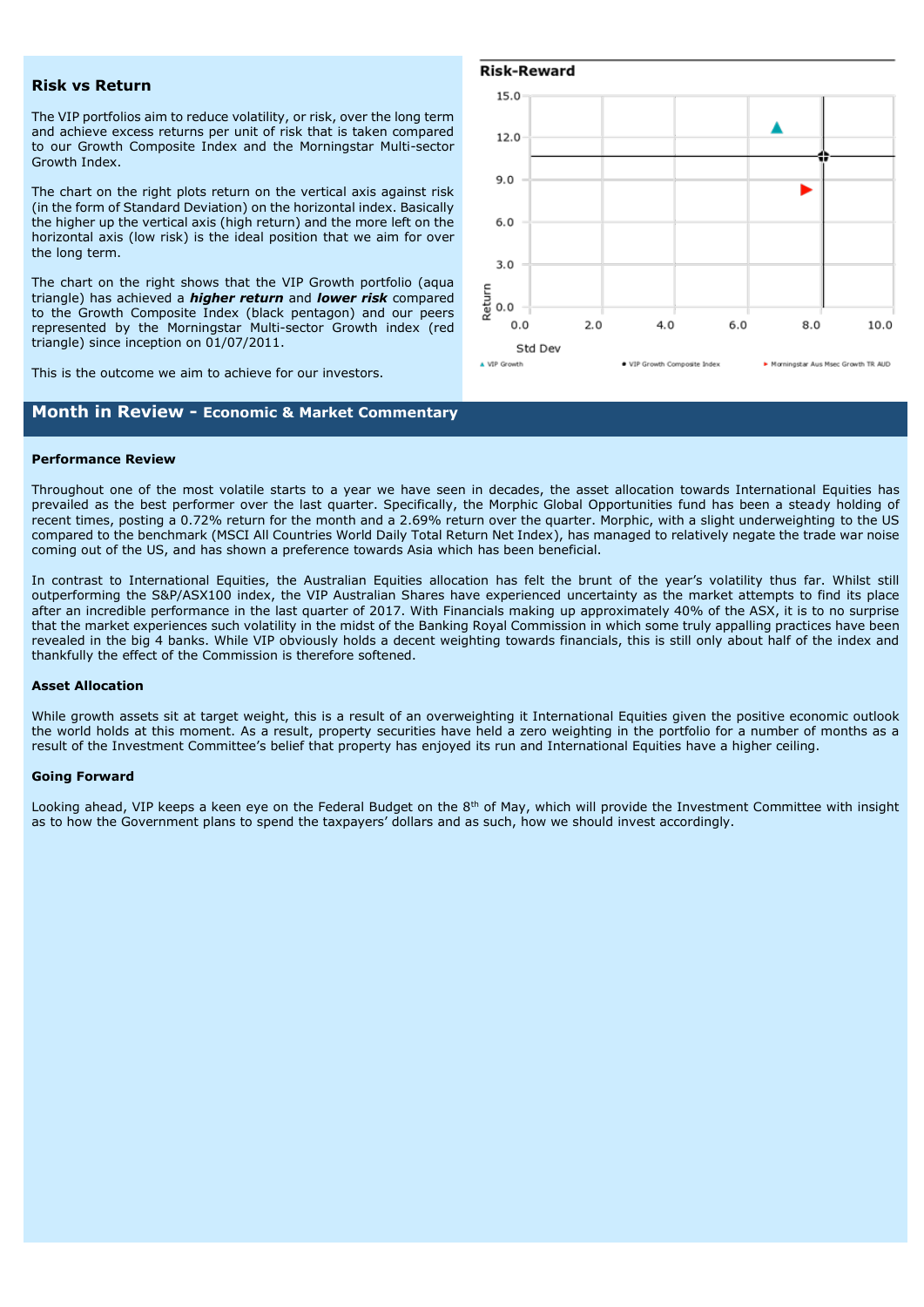The VIP Australian Share Leaders portfolio generated a -2.67% **prefees** return for the month and -1.73% over the last 3 months. The portfolio outperformed the S&P/ASX 100 index in March by 1.23% and outperformed by 2.17% over the quarter.

Over the last year, the portfolio has generated an 11.01% return prefees outperforming the ASX 100 index by 9.44%.

The **Top Contributors** for the month were Brambles +5.66%, Spark Infrastructure Group +2.33%, and South32 +0.92%. The **Top Detractors** for the month were Challenger -8.41%, ANZ -7.54%, and Westpac Banking -6.99%.

#### VIP Australian Share Leaders - Holdings

|                                             | Ticker     | Dividend<br>Yield %<br>TТM |
|---------------------------------------------|------------|----------------------------|
| Brambles Ltd                                | BXB        | 3.39                       |
| James Hardie Industries PLC DR              | JHX        | 1.27                       |
| Spark Infrastructure Group                  | <b>SKI</b> | 6.72                       |
| Boral Ltd                                   | <b>BLD</b> | 4.01                       |
| <b>AGL Enerav Ltd</b>                       | AGL        | 6.66                       |
| ResMed Inc DR                               | RMD        | 1.28                       |
| Treasury Wine Estates Ltd                   | <b>TWE</b> | 2.02                       |
| Macquarie Group Ltd                         | MQG        | 5.53                       |
| Westpac Banking Corp                        | <b>WBC</b> | 9.28                       |
| <b>BHP Billiton Ltd</b>                     | BHP        | 5.89                       |
| Challenger Ltd                              | CGF        | 4.44                       |
| Aristocrat Leisure Ltd                      | <b>ALL</b> | 1.81                       |
| Australia and New Zealand Banking Group Ltd | ANZ        | 8.55                       |
| CIMIC Group Ltd                             | <b>CIM</b> | 3.98                       |
| South32 Ltd                                 | S32        | 5.37                       |
| Rio Tinto Ltd                               | RIO        | 6.71                       |
| CSL Ltd                                     | CSL        | 1.19                       |
| Seek Ltd                                    | SEK        | 3.39                       |

#### **VIP Australian Share Leaders - Equity Sectors**

Portfolio Date: 31/03/2018

|                          | %     |
|--------------------------|-------|
| $\bullet$ Energy         | 0.0   |
| $\bullet$ Materials      | 27.8  |
| •Industrials             | 16.5  |
| • Consumer Discretionary | 5.5   |
| • Consumer Staples       | 5.6   |
| • Healthcare             | 11.0  |
| • Financials             | 22.1  |
| • Information Technology | 0,0   |
| • Telecom Services       | 0.0   |
| • Utilities              | 11.4  |
| Total                    | 100.0 |

# **Australian Shares Portfolio Adjustments:**

In March, the VIP Investment Committee sold BTT and bought BLD in order to boost the portfolios holdings in infrastructure.

# **Australian Shares Portfolio International Shares Portfolio**

The VIP International share portfolio generated a -0.50% return for the month **pre-fees** and 1.37% over the last 3 months. In doing so the portfolio outperformed the MSCI World Ex Aus (AUD) index by 0.03% and by 0.58%.

Over the last year, the portfolio has generated a 14.51% return and outperformed the index by 1.20%.

The **Top Contributors** were Morphic Global Opportunities +0.72%, iShares Europe ETF (AU) +0.40%, and AB Global Equities +0.17%. The **Top Detractors** were Magellan Global -1.54%, Platinum International Fund -1.28%.

# VIP International - Equity Regional Exposure

Portfolio Date: 31/03/2018



#### **VIP International - Holdings**

Portfolio Date: 31/03/2018

|                                 | Global<br>Category      |
|---------------------------------|-------------------------|
| Platinum International Fund     | Global Equity Large Cap |
| AB Global Equities              | Global Equity Large Cap |
| Morphic Global Opportunities    | Global Equity Large Cap |
| Magellan Global                 | Global Equity Large Cap |
| iShares Europe ETF (AU)         | Europe Equity Large Cap |
| RBA Bank accepted Bills 90 Days |                         |

#### **International Portfolio Adjustments:**

In March, the Investment Committee made no changes to the portfolio.